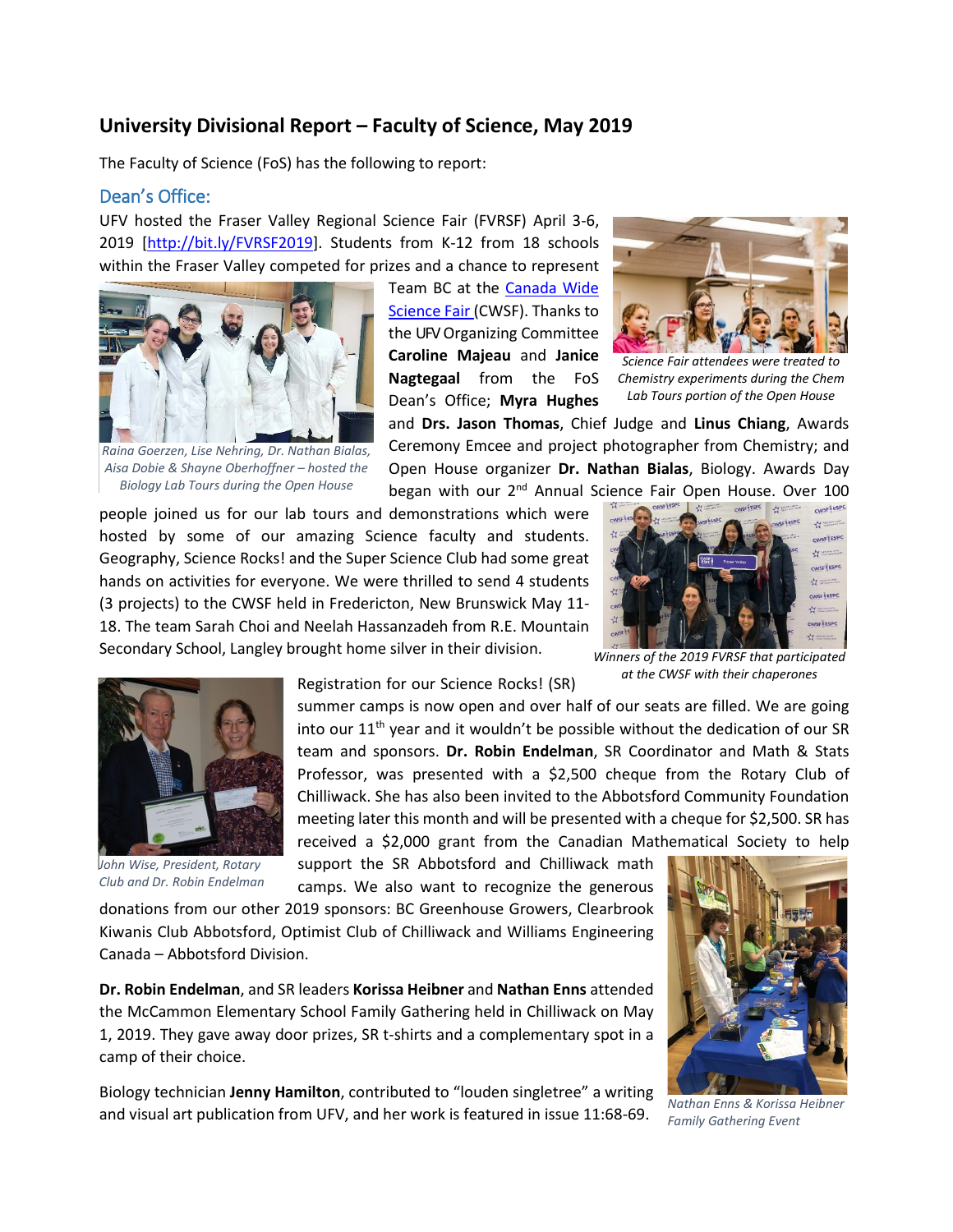

*Dr. Golfam Ghafourifar, Chemistry*

Due to the weather conditions the UFV Faculty Micro-Lectures Series was rescheduled to April 2. **Dr. Stephen Thomas** from Biology presented on Pioneering Microbes while Chemistry Professor, **Dr. Golfam Ghafourifar** presented on Peptide mapping using IMERs.

Once again, UFV will be sending one student to London, UK, this summer (all expenses paid) to attend the [London](https://www.liysf.org.uk/)  [International Youth Science Forum](https://www.liysf.org.uk/)

(LIYSF). Our finalists were **Connor Frey**, **Rebecca Gourde, Jordan Penner**, and **Isabelle St-Martin**. On March 28 each finalist presented on a research topic of their choice to our selection panel. The successful candidate who will represent UFV is Biology student, **Isabelle St-Martin**. She will join 500 other leading young scientists from more than 70 participating countries this July!



*Isabelle St-Martin, Biology Student*

**Pat Harrison**, Biology Lab Instructor and Chair of the Centre for Sustainability invited **Dieter Geesing** from UFV's Faculty of Applied and Technical Studies to present at the FoS greenSPEAK Seminar Series held on March 27. His presentation focused on how we maintain a healthy climate and healthy soils in the Fraser Valley. The Seminar Series continued on April 4 with John Vissers, a member of the Abbotsford Environmental Advisory Committee, he presented on the future of public transit in the Fraser Valley.

#### Biology:

Biology Professors, **Drs. Allan Arndt, James Bedard, Sandra Gillespie, Carlos Leon, Allan Reid,** as well as **Jennifer Barrett,**  and Lab Technician **Avril Alfred** along with 24 biology students spent 2 weeks in Tofino exploring the wild west coast of Vancouver Island while earning credits towards their degree.



**Veronica Kobes**, 3rd year UFV Biology student appeared in the April 24 issue of Varsity Letters –



*Tofino Field School 2019*

with Howard Tsumura "UFV's Veronica Kobes: The walk-on who refused to walk away speaks to her dual dreams of a career with Cascades hoops and a med school future". In addition to holding a 4.3 grade-point

average, she's a research assistant with Dean **Dr. Lucy Lee**, and a rising fourth-year forward with the Cascades' women's basketball team.<http://bit.ly/2JGjAzJ>

On March 30, Biology Professor, **Dr. Nathan Bialas** along with a number of UFV Biology students attended the Annual Undergraduate Research Conference held at the University of British Columbia Okanagan Campus. Students who presented were: **Eryn Braley, Cassandra Friesen, Brayden Griffiths, Brenna Hay, Ajeet Singh Klaer, Ajdin Masic, Shayne Oberhoffner, Isabelle St-Martin, Mark Stephens**, and **Ceilidh Welch**.

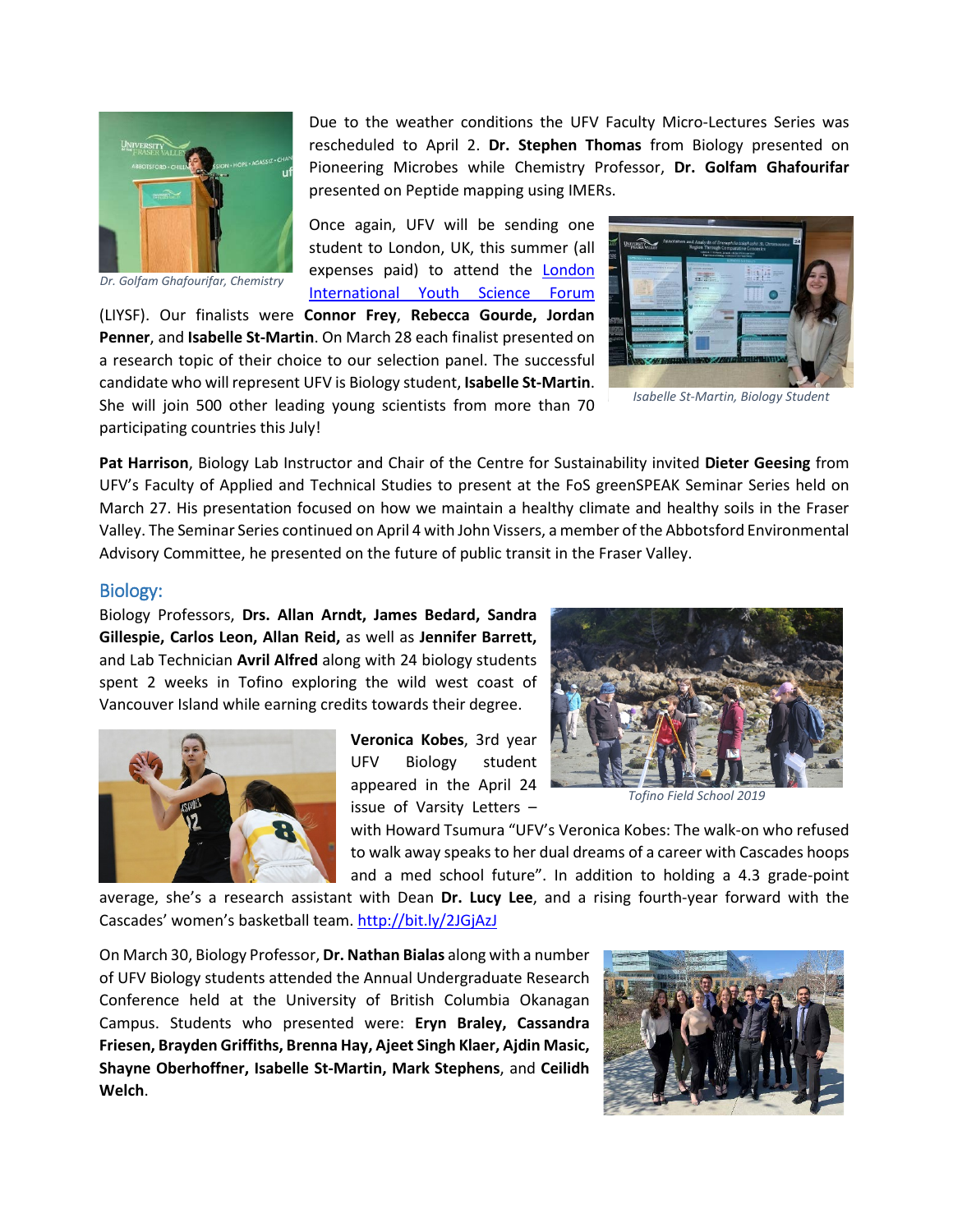Valley Fest was celebrated March 11-16 across the UFV Campus in Abbotsford. As part of this event, Biology Professor, **Dr. Alan Reid** hosted two guided lunchtime walking tours of the Abbotsford campus.

### **Chemistry**

The Chemistry department opened their doors to some eager scientists. On April 23, students from MEI threw on their lab coats and took part in some chemistry experiments with Lab Instructor, **Grant Fritzke** and Lab Tech, **Aileen Ablog**. Students from South Poplar Elementary School had the opportunity to hang out at UFV for the afternoon with **Dr. Cory Beshara,** Chemistry Department Head. They enjoyed a pizza lunch and then headed to the Chemistry lab for some demonstrations with help from **Dr. Pedro Montoya-Pelaez** and **Aileen Ablog**.



*Dr. Cory Beshara with students from South Poplar Elementary School, Abbotsford*

Chemistry Lab Technician, **Aileen Ablog** hosted a book signing for her "Ketogenic Pressure Cooker" cookbook on March 16, 2019 Coles Bookstore in Chilliwack.

#### SAGE

As of April 1, 2019 UFV Geography and the Environment became part of the Faculty of Science as part of the newly approved School of Agriculture, Geography and Environment (SAGE). The school whose name may still change, is currently under the interim directorship of **Dr. Greg Schlitt**, Associate Professor of Math & Stats, who is leading the implementation of this school within FoS.



*Steve Marsh at Stoney Creek, Abbotsford*

**Steve Marsh**, Associate Professor in Geography and his research student, **Donovan Toews**, hosted a Jane's Walk on May 5 with exploring Stoney Creek. The topic of the walk was the health and threats to the local water courses. **Dr. Cherie Enns**, yes! she successfully defended her PhD last term and is busy as always. She continues coordinating the Queen Elizabeth Scholars (QES) program where UFV is one of 20 universities receiving funding. Four students will depart for Kenya

with the QES funding and two scholars from Kenya have just arrived to UFV for an international internship.

**Dr. Lenore Newman** can add a new book to her list, "Lost Feast: Culinary Extinction and the Future of Food". It will be available October 8, 2019 and can be pre-ordered on Amazon.ca.

## Math & Stats

The Annual BC Secondary Schools Math Contest, organized by **Dr. Ian Affleck** and many volunteers from the Math & Stats department, was held at the Chilliwack Campus on May 3, 2019. Over 100 students competed for prizes and UFV tuition waivers.

47 Rick Hansen Secondary School dual-credit students are getting a taste of university. They have signed up for STAT 106 this May-June which is being taught by **Drs. Longlong Huang** and *BC Secondary Schools Math Contest* **Ruwan Karunanayaka**.



The inaugural *Fraser Valley Mathematics Education Sq'ep* was held at the Chilliwack Campus Gathering Place on February 22. This one-day event brought together about 70 participants which included local teachers,